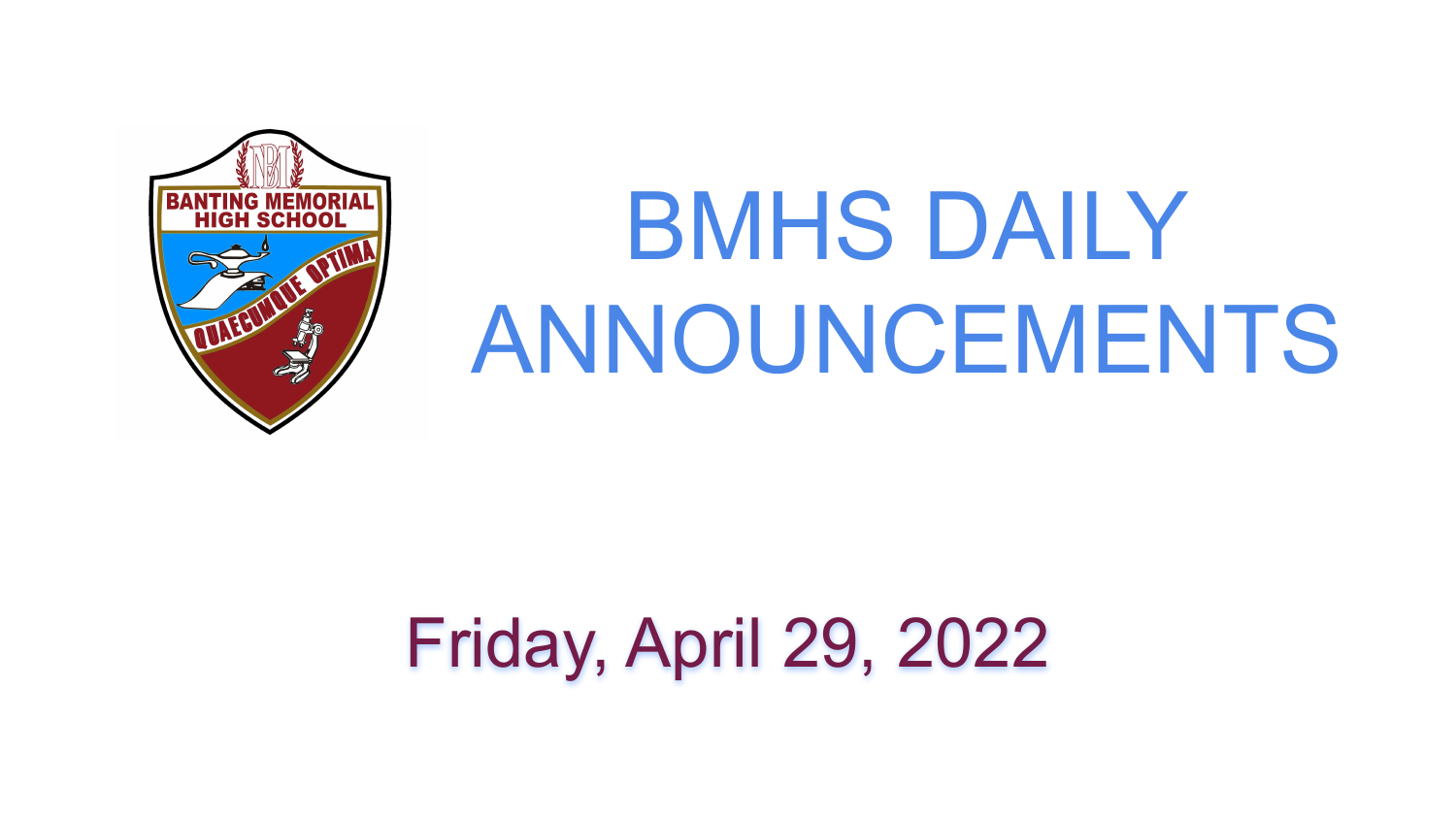### JOIN YOUR GOOGLE CLASSROOM



Friday, April 29, 2022



Google Classroom

Every student should join their graduating class' Google Classroom to stay up to date with grade specific announcements!

Grade 9 Class of 2025 - 7fdotgt

Grade 10 Class of 2024 - pqn6r6b

Grade 11 Class of 2023 - xmntytr

Grade 12 Class of 2022 - 5kuzhmr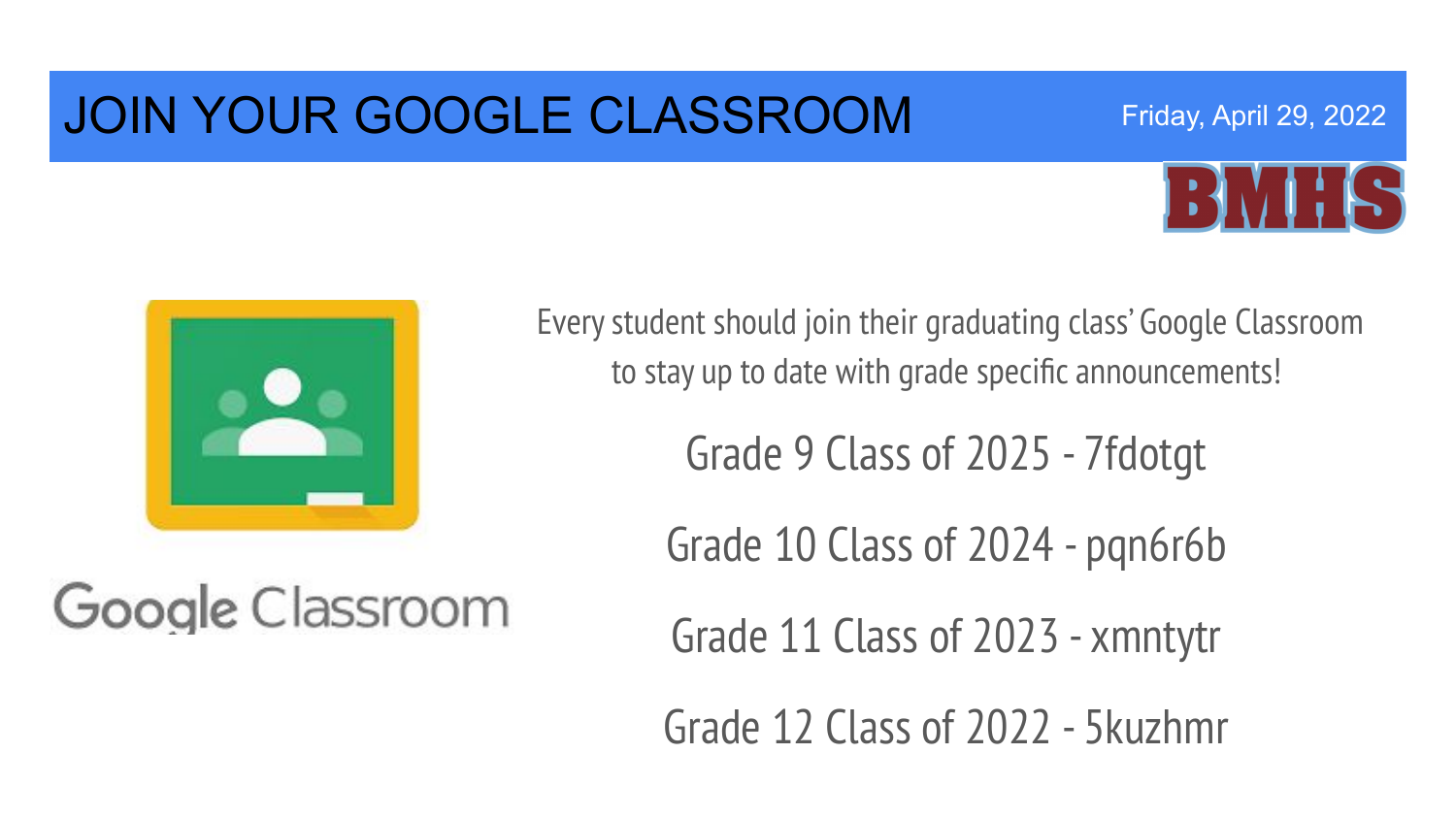#### DAILY SELF-SCREENING Friday, April 29, 2022 **Ontario** Ministry of Health | Ministry of Education **COVID-19 screening tool** for schools and child care settings **Version 4.6: March 21, 2022**

Reminder that all students must complete and pass the daily COVID-19 self-screening tool each day, prior to attending in-person learning.

Students will be asked, upon arrival at school, to confirm that it has been completed. QR Codes will also be posted outside the entrances to the school building.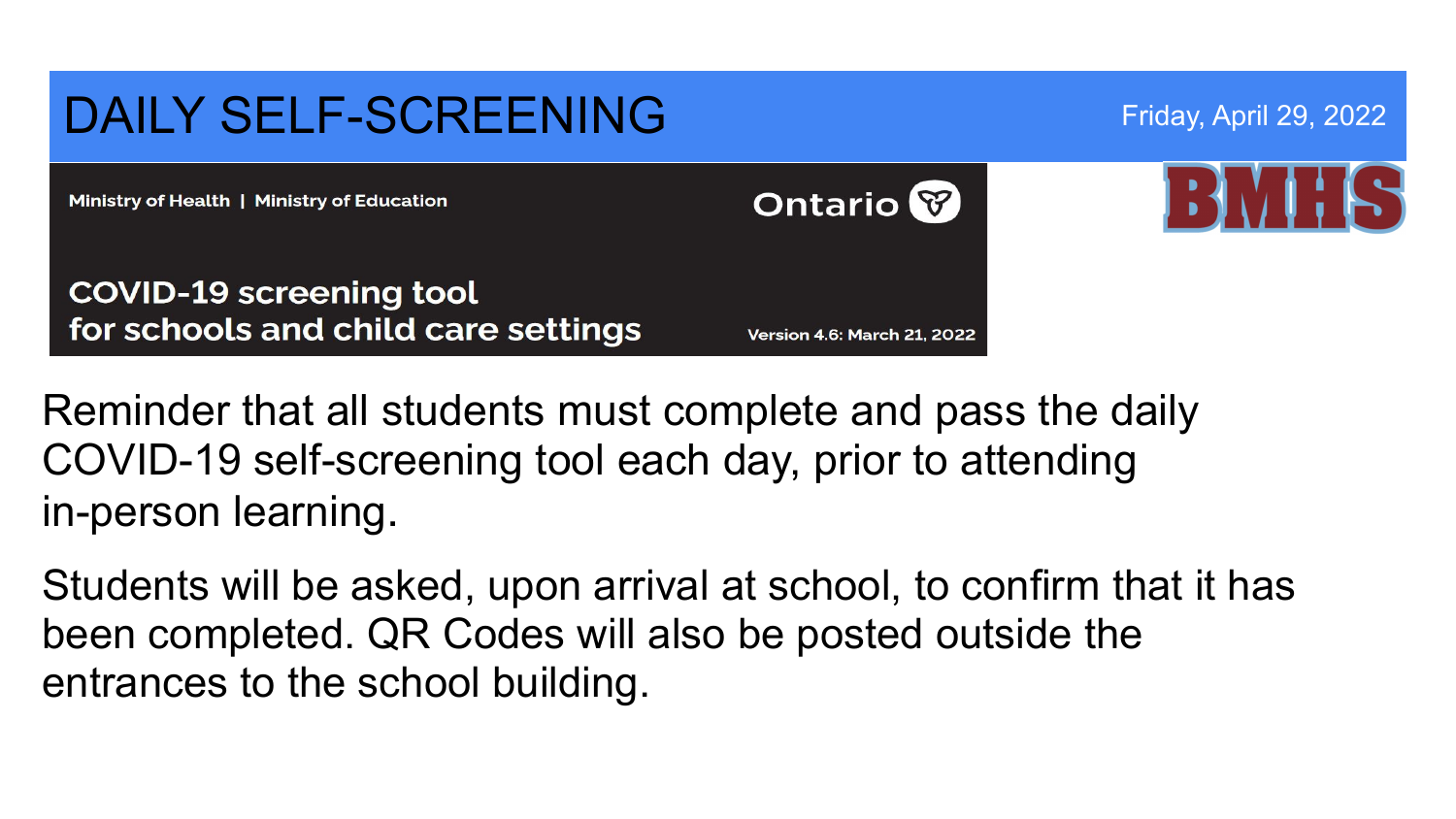## LINK CREW **EXECUTE:** The CREW End of the CREW Service of the CREW End of the CREW End of the CREW End of the CREW Service of the CREW Service of the CREW Service of the CREW Service of the CREW Service of the CREW Service

Applications to join Link Crew for the 2022-23 school year open on Monday May 2nd. If you are in grade 10 or 11 this year and interested in becoming part of the exciting team that supports incoming grade 9 students then Link Crew may be for you.

 More information is posted on the Class of 2023 and Class of 2024 Google Classrooms.

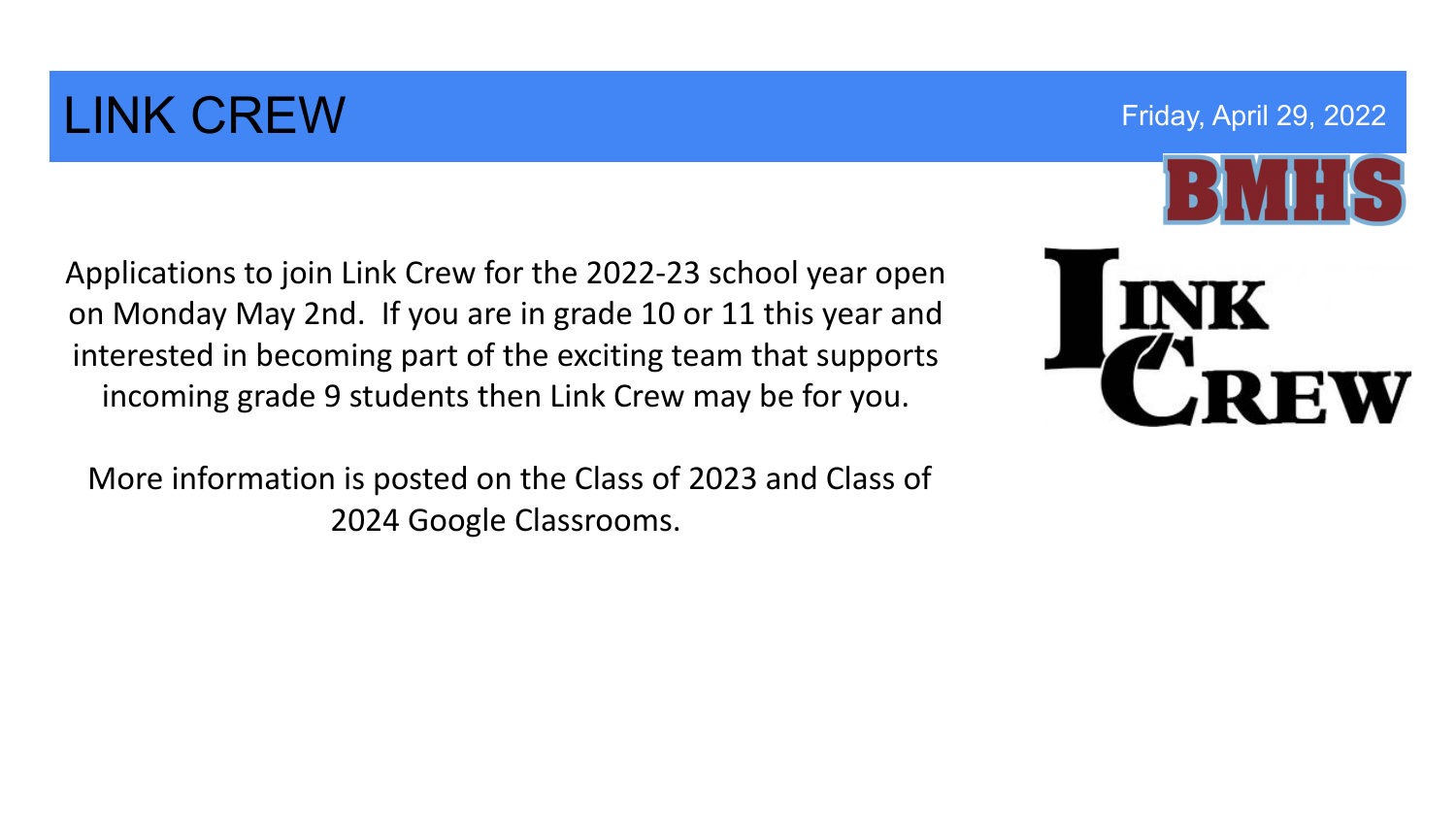#### MIDTERM REPORT CARDS Friday, April 29, 2022

Midterm Report Cards were distributed in period 1 classes today.

If you have a spare period 1, you can pick up your report card from the main office during lunch or after school.

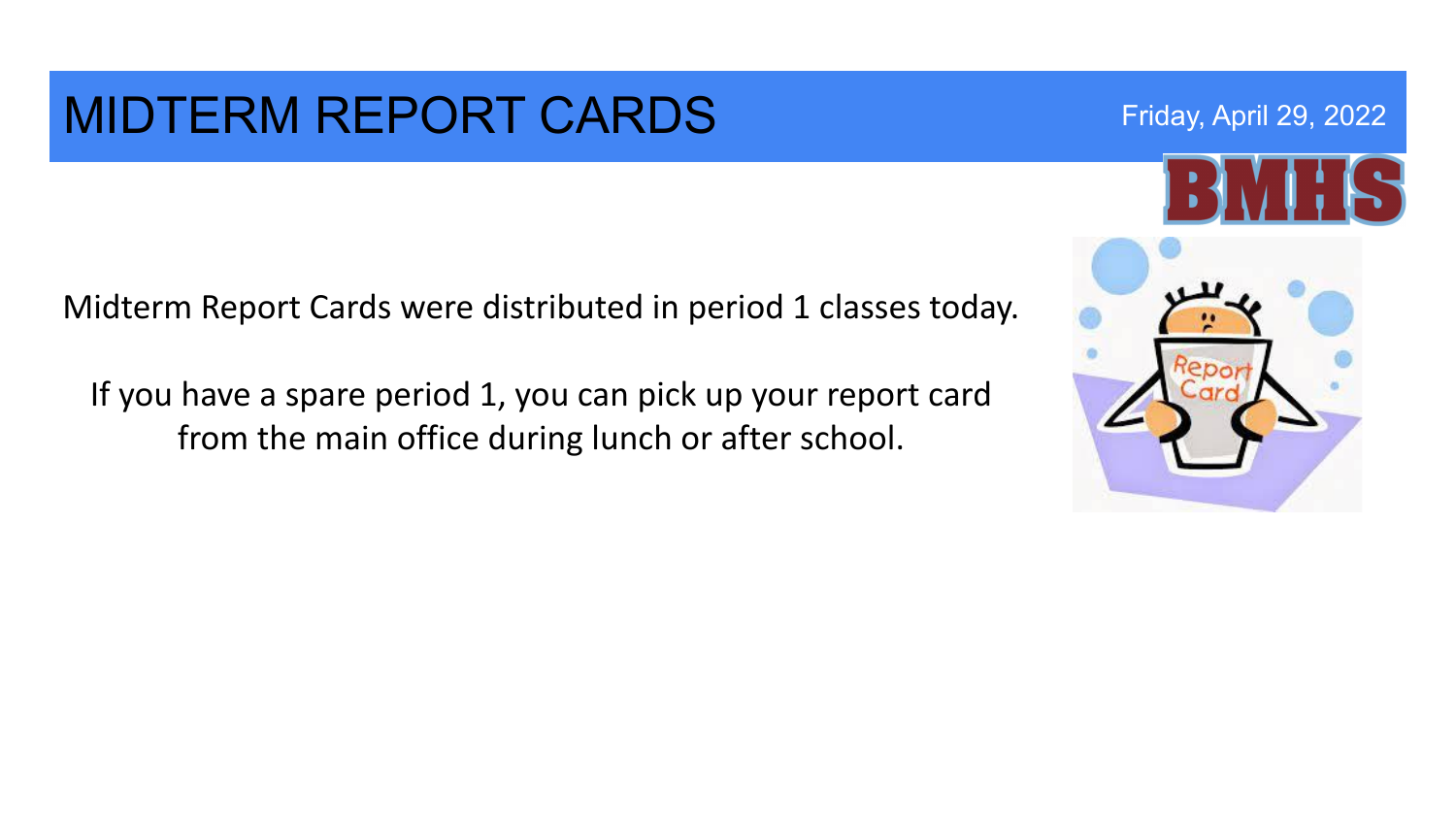### **OPEN MIC Example 29, 2022 COPEN MIC COPEN MIC**

Do you have a talent that you would like to showcase?

We are now accepting students for our next Open Mic on May 5.

Please sign up in room 206 any day at lunch.

Look forward to seeing you there!





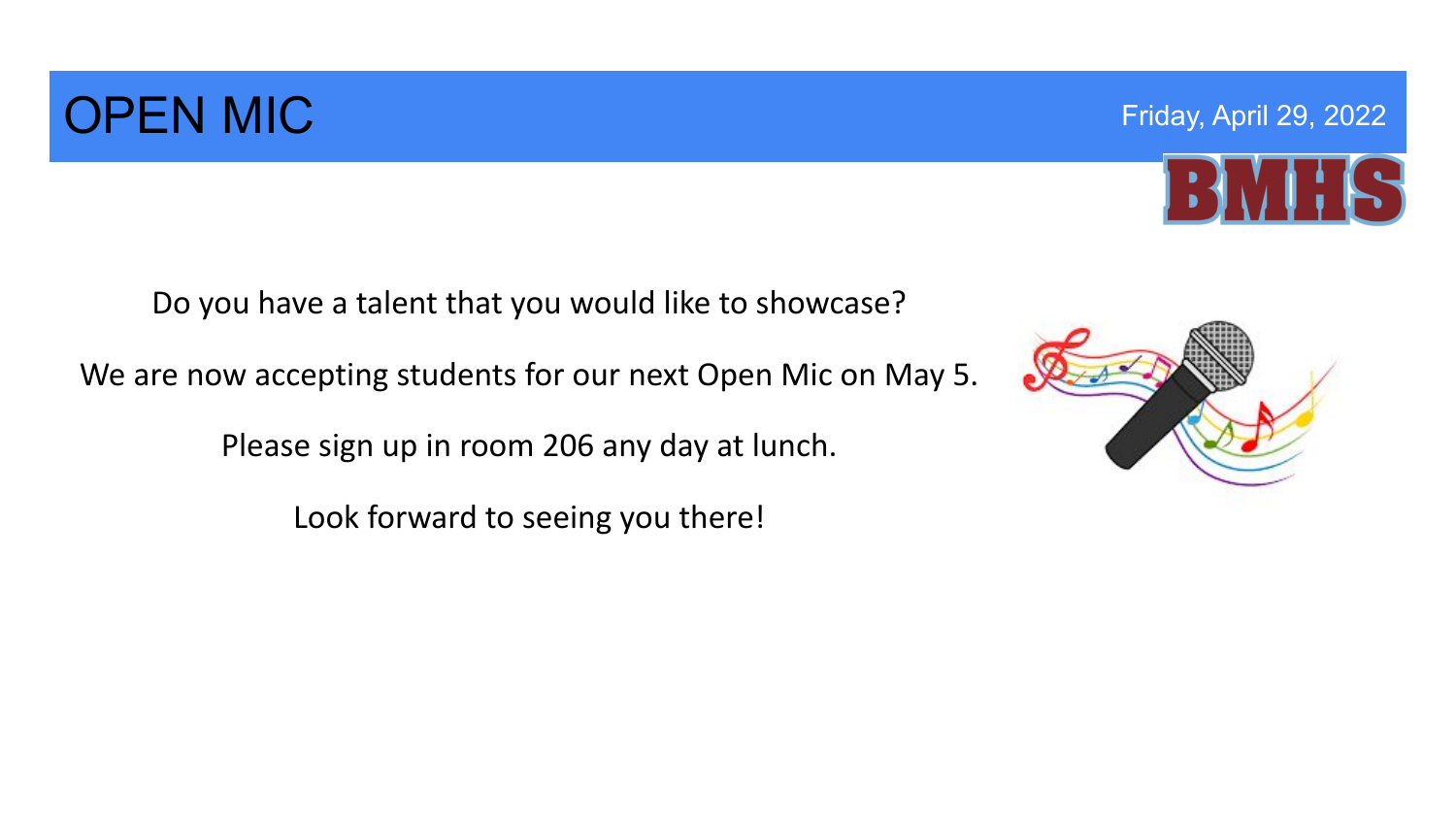





Attention BSA Members:

We are adding Fridays after school to discuss and plan upcoming events.

Come on out to room 167 to share your ideas. Also, BSA will be meeting today at 11 in room 167. Hope to see you there!

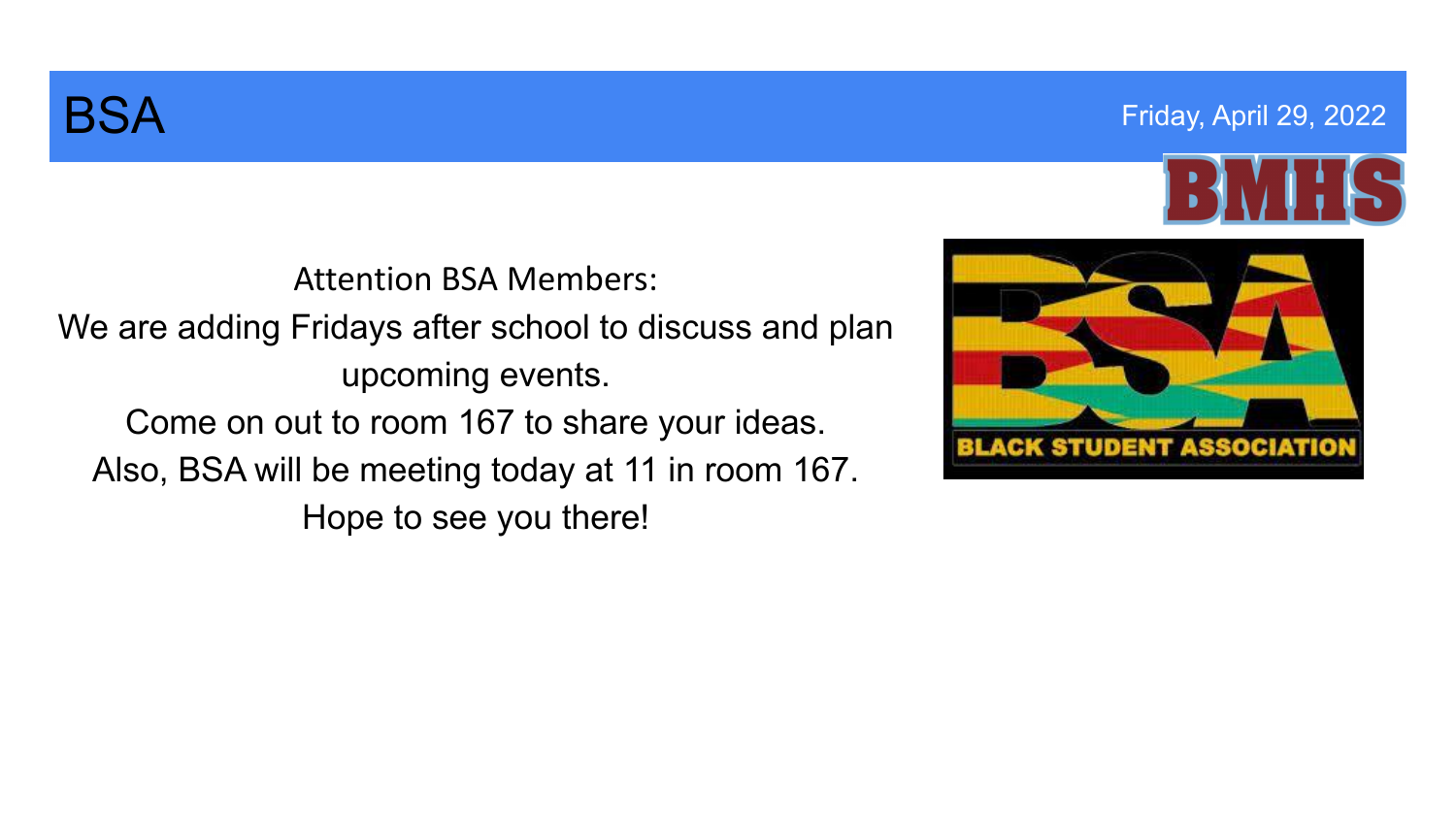The GSA -- The Gender and Sexuality Alliance - will meet today in room 248. If you want to educate others, share your story or just hang out, GSA is the place to be! If you are not sure what it's all about, ask Mr. Pearson, or better yet, come to a meeting and find out! All are welcome!

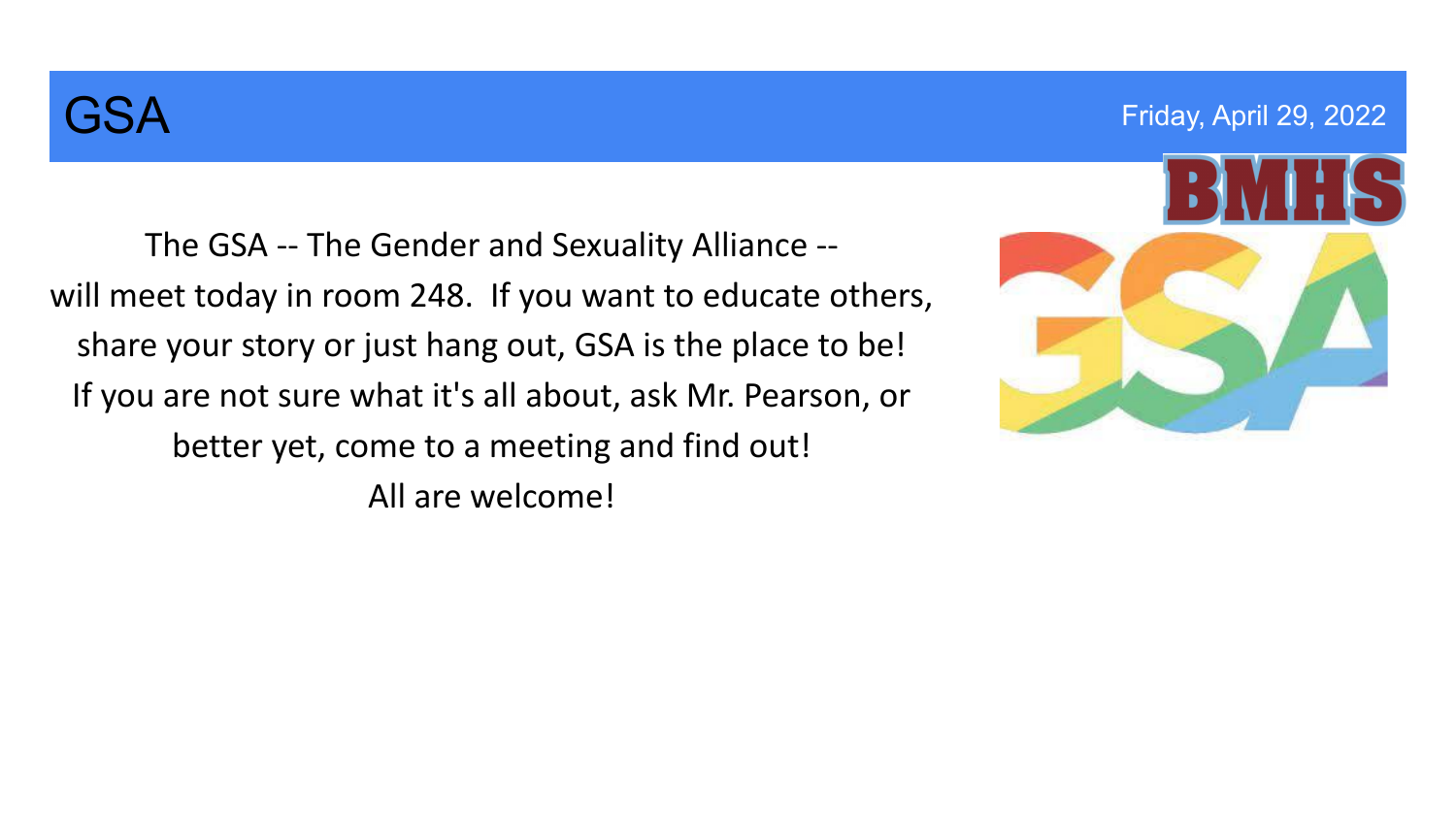### MENTAL HEALTH WEEK Friday, April 29, 2022

Next week is Mental Health week. On Monday we are celebrating taking care of our physical health to take care our mental health. There will be many activities happening at lunch:

Ping Pong in Gym 151

Volleyball in 161

Spikeball in the double gym

Bean bag toss out front of the school

Fitness Centre will be open



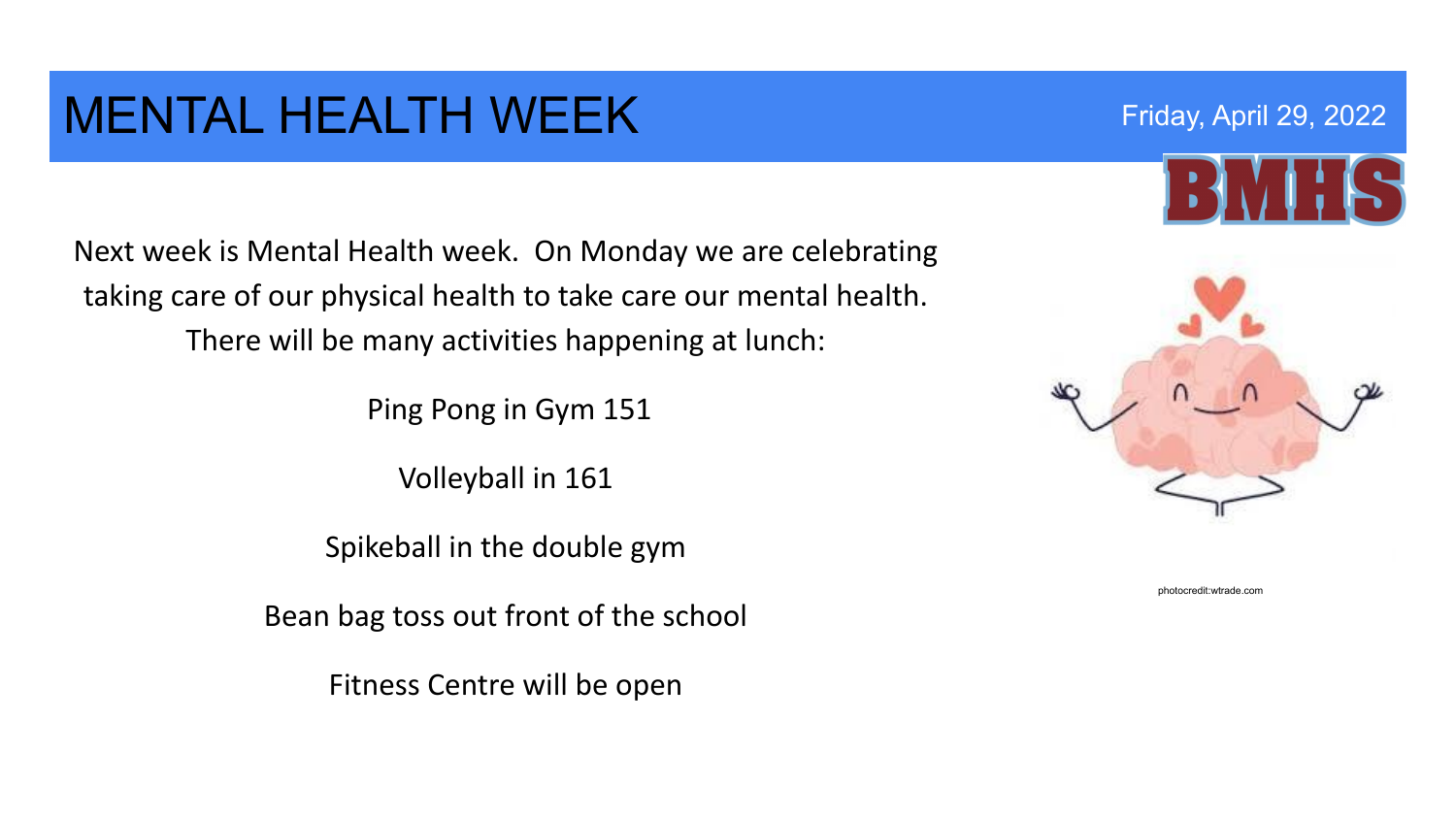#### **ART DEPARTMENT Example 2022 Friday, April 29, 2022**

The Art Department Enhancement Initiative is still on going. Make a cash donation on Cash Online and come see Ms Novek in room 174 for your gift of appreciation. There are still a number of excellent gifts to be claimed.

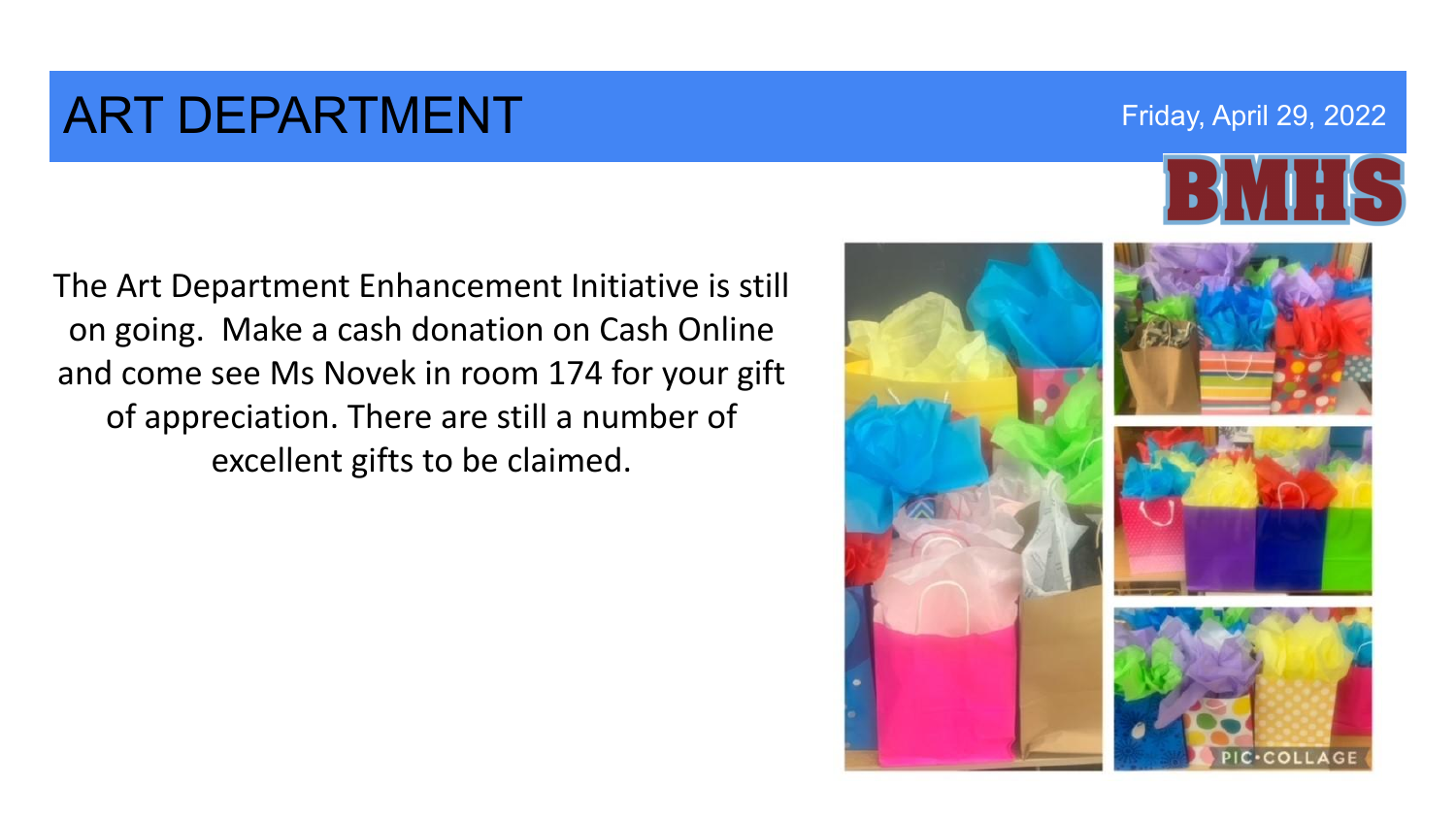### **JUNIOR BOYS GOLF Example 2012** Friday, April 29, 2022

Attention all grade 9 and 10 boys!

Dust off those clubs…golf season is back! Tryouts for the JUNIOR BOYS GOLF team will take place on Monday May 2<sup>nd</sup>. You must sign up on the athletic bulletin board outside the big gym to participate.

If you have any questions please see Mr. Geier in the Phys. Ed. office.



photocredit:pinterest.com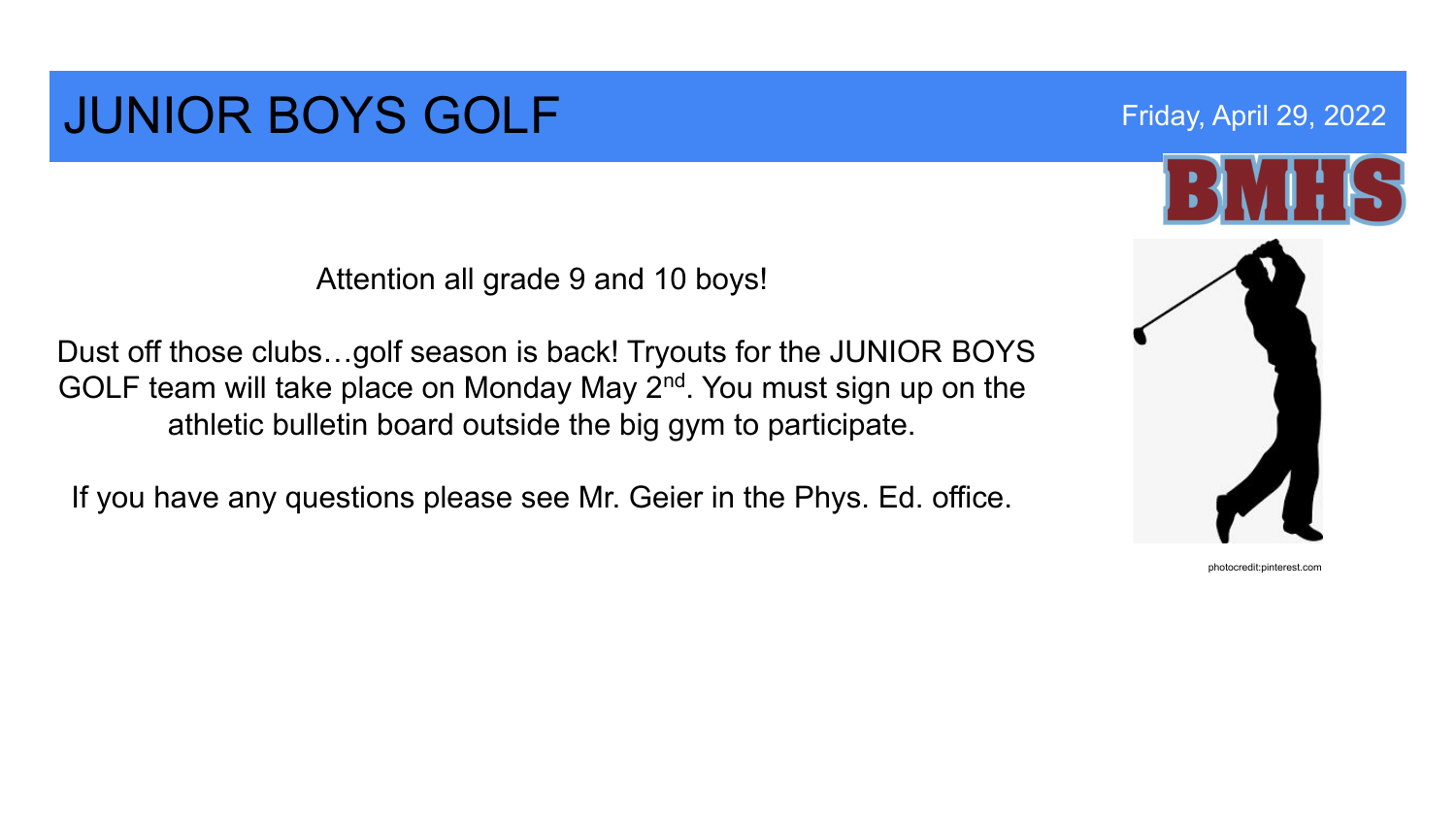#### **PRIDE PROM** Friday, April 29, 2022





#### Pride Prom is today! The free van will leave Banting at 6:15 pm and will get back at 10:30 pm.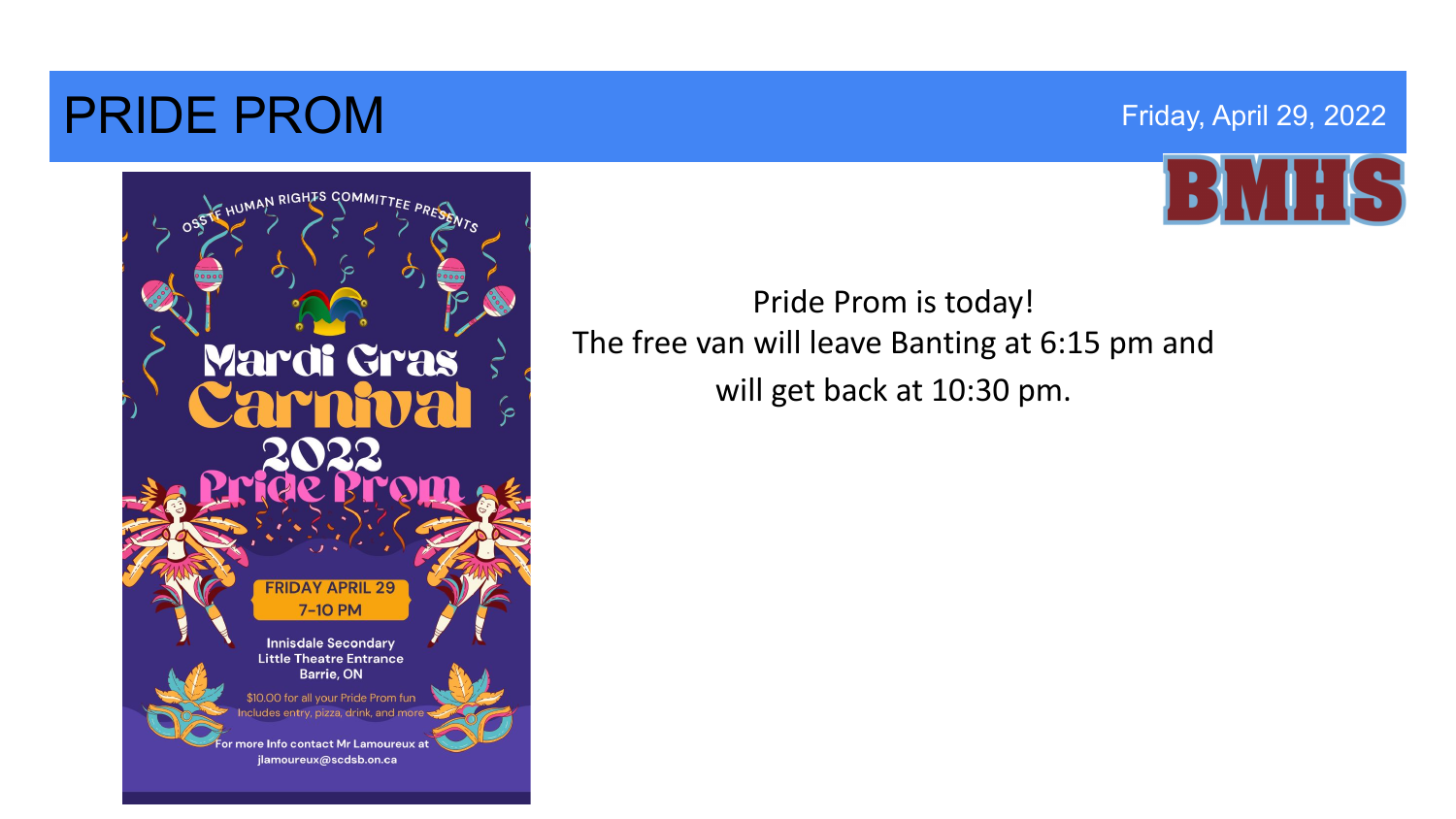# **COLOUR RUN Expansion COLOUR RUN Friday, April 29, 2022**



**Banting<br>Colour Run** FRIDAY, MAY 6TH, 2022 11:30 - 2:00 **Rain Date: May 10th** 

Tickets on sale on school cash online for \$5 from April 19th to 29th

Do you want to join the colour run?

Today is the last day for your to buy your ticket.

Tickets are on sale for \$5.00 on School Cash Online. Please have your parents go online and buy ticket today.

Hope to see you there Banting!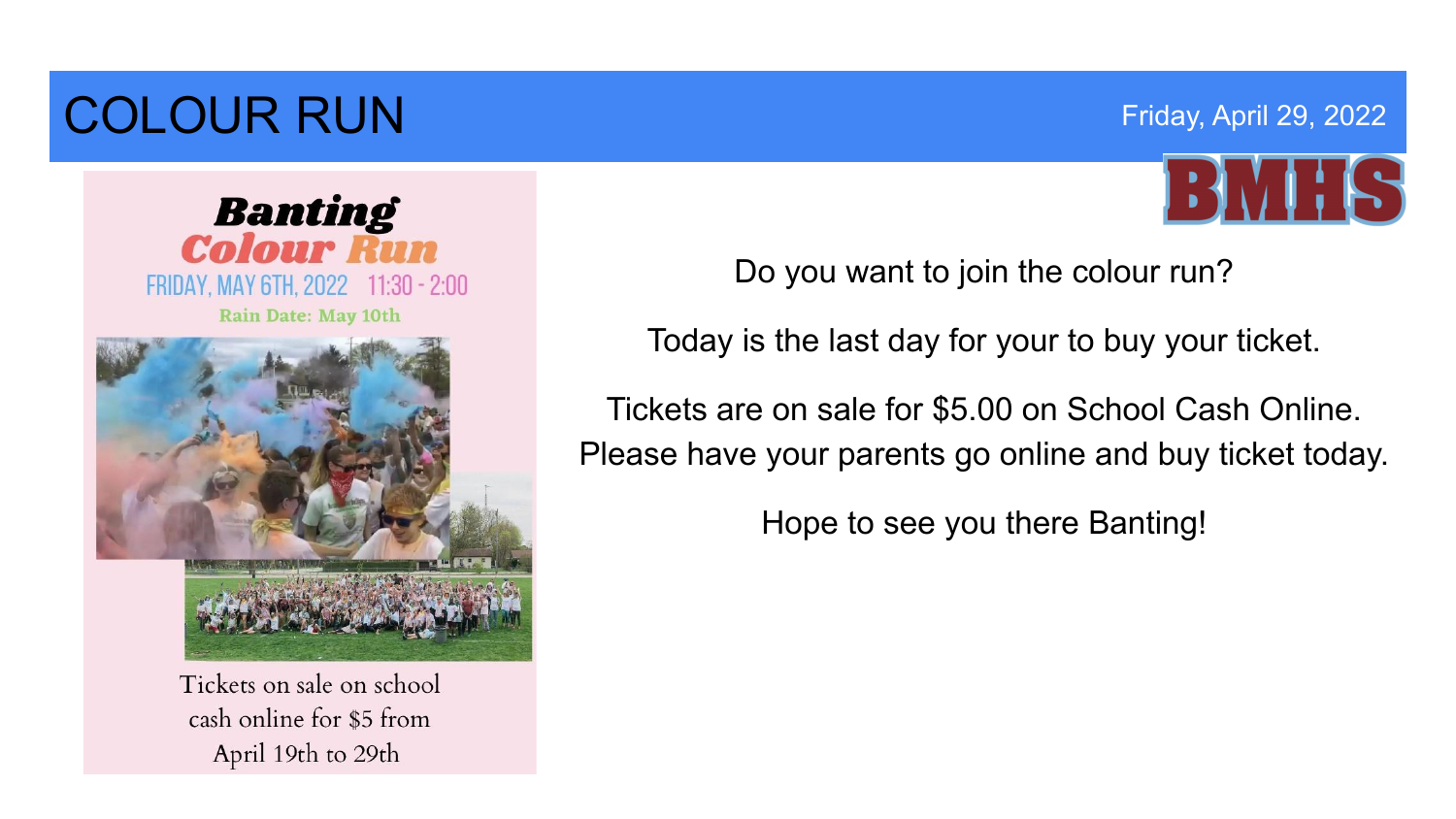### RELAY FOR LIFE Friday, April 29, 2022



#### **DUICK REMINDER BANTING TO SIGN UP FOR RELAY FOR LIFE!**



**MAKE YOUR TEAMS AND START FUNDRAISING!** 





Don't forget to donate to Relay for Life. Reach \$1000 and see the Leadership class get pie in the face!

You can make a difference! Start here and start now: [www.relayforlife.ca/banting](http://www.relayforlife.ca/banting)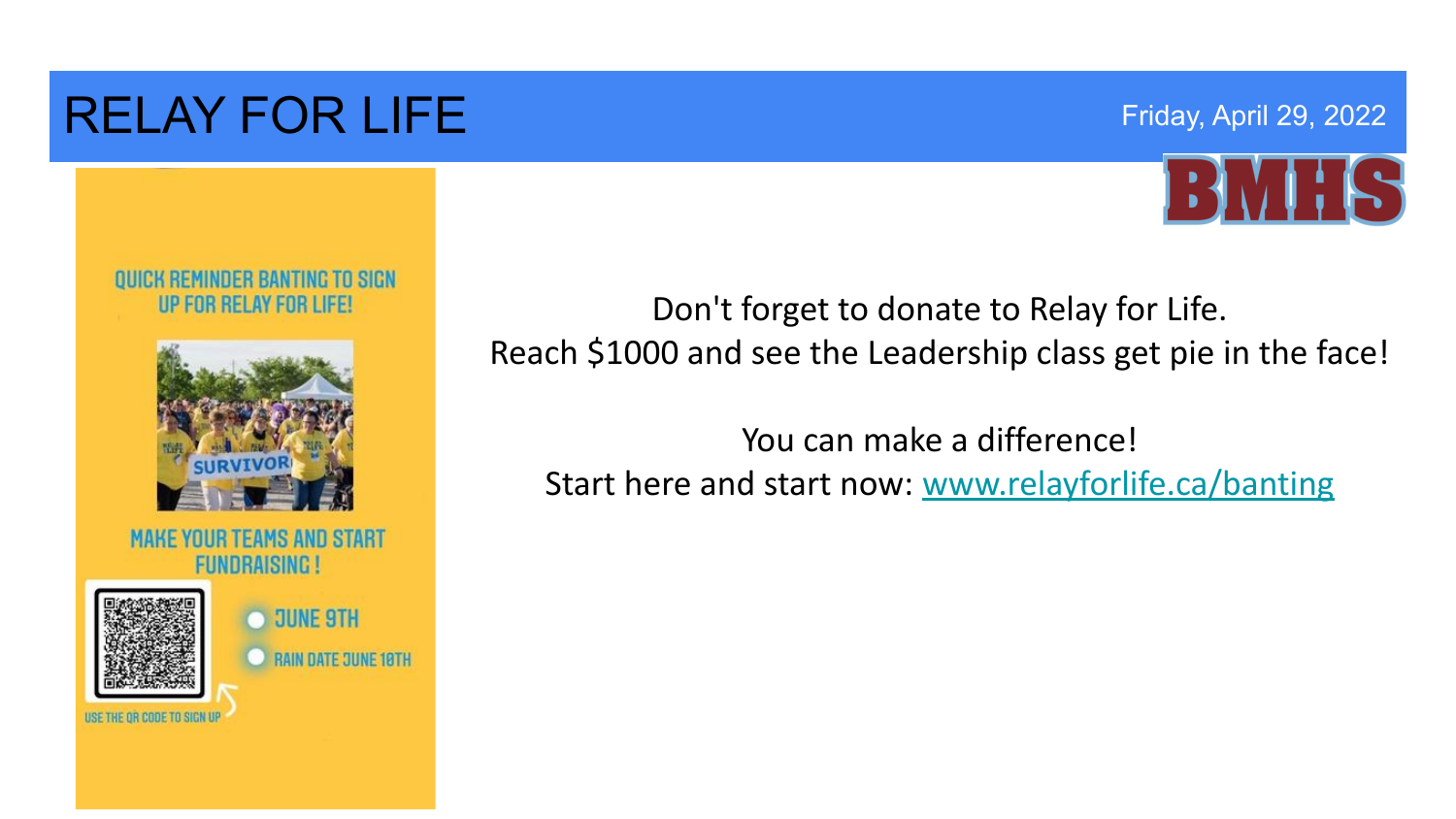### ACTIVE APRIL **FRIGARY AND ACTIVE APRIL**